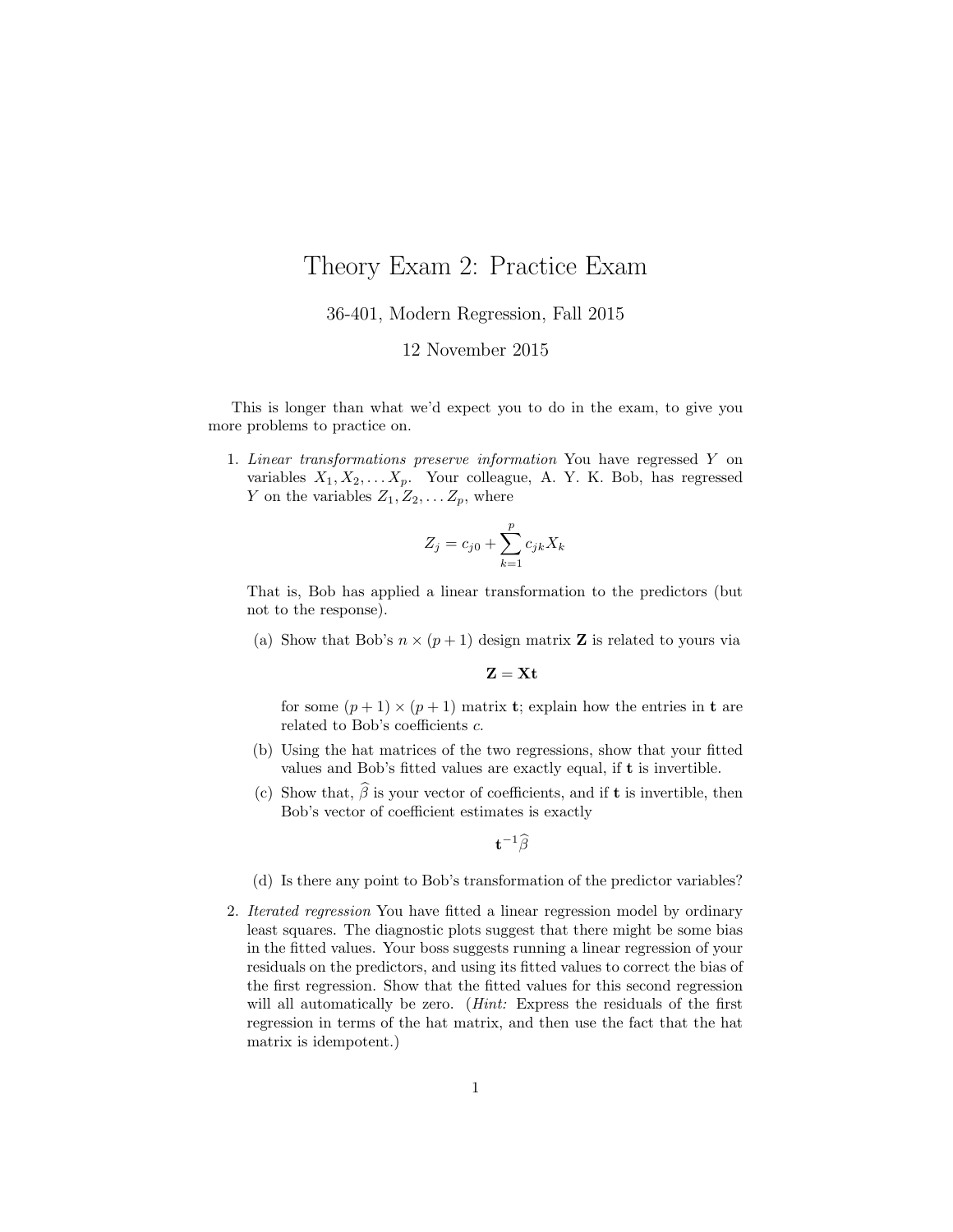3. Urban economies revisited The data set on urban economies used for homework 3 contains, in addition to the per-capita gross metropolitan product (in dollars per person per year) and the population of each city, the fraction (not percentage) of each city's economy devoted to four industries: finance, "professional and technical" services, information and communications technologies (ICT), and management services. Here is the summary of a linear model fit to this data:

Call:  $lm(formula = pcgmp " . - MSA, data = bea)$ Residuals: Min 1Q Median 3Q Max -19160 -4813 -806 3087 25556 Coefficients: Estimate Std. Error t value Pr(>|t|) (Intercept) 2.17e+04 1.88e+03 11.52 < 2e-16 pop 2.24e-03 1.09e-03 2.05 0.04249 finance 2.42e+04 1.18e+04 2.05 0.04252 prof.tech 3.09e+04 3.75e+04 0.82 0.41168 ict 6.42e+04 1.61e+04 3.98 0.00011 management 1.95e+05 8.58e+04 2.28 0.02440 Residual standard error: 7250 on 127 degrees of freedom Multiple R-squared: 0.433,Adjusted R-squared: 0.411 F-statistic: 19.4 on 5 and 127 DF, p-value: 2.54e-14 (a) Write the equation for the estimated model. (b) What is the root mean squared error of the model? (c) Provide an interpretation of the coefficient on prof.tech. (d) Provide a 95% confidence interval for the coefficient on prof.tech, or explain what information you would need to calculate it that you are missing. (You may consult a table of the Gaussian,  $t, \chi^2$  or F distribution, as appropriate; on the exam, the relevant tables would be provided.) (e) Based on the summary and/or your confidence interval, would it be

- reasonable to drop prof.tech from the model? (If you believe you cannot answer this without the confidence interval, and that you don't have the information to find the confidence interval, explain how you would use the CI to answer the question.)
- (f) As of 2006 (when this data was collected), Pittsburgh<sup>1</sup> had the following values for all the variables:

<sup>&</sup>lt;sup>1</sup>The whole metropolitan area, not just the legal city.